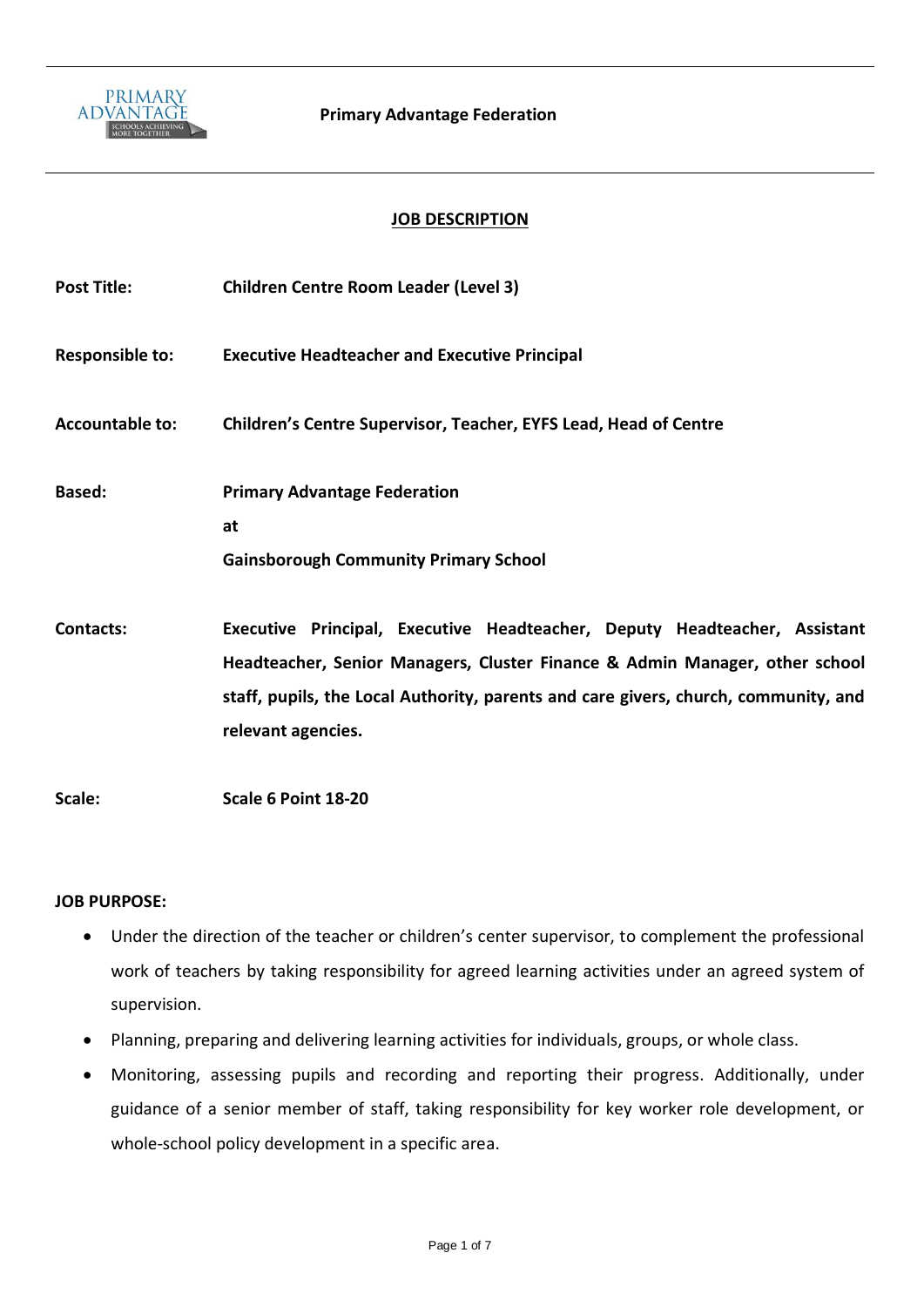#### **MAIN DUTIES AND RESPONSIBILITIES:**

# *Support for Children:*

- Participate in curriculum planning and evaluation, contributing own thoughts and ideas to termly, weekly, daily plans and Individual Education Plans (IEP's).
- Prepare the learning environment, assisting in the organisation of the room arrangement and resources. Valuing and displaying children's work.
- Take responsibility for a small group of children for varying types of activity, under the direction of the teacher.
- Support children who are identified as having Special Educational Needs (SEN), or English as an Additional Language (EAL), by organising the implementation of IEPs set by other professionals.
- Accompany children on outside activities (eg. swimming, educational visits, etc.).
- Encourage children's development, independence, self-reliance, initiative and problem solving skills.
- Observe children's activities and contribute to their written records.
- Work in a non-discriminatory way, being aware of differences and ensuring all pupils have equal access to opportunities to learn, develop and reach their potential.
- Maintain respectful and genuine interaction with children using warm and responsive communication strategies, which are appropriate to children's needs.
- Be supportive and welcoming to parents, recognising the expert knowledge they have of their children and encourage and value their involvement.

## *Key work:*

- Oversee the introduction and settling in process for children and families into the centre, including initial home visit with parent and giving initial information on centre policies.
- Take responsibility in planning, tracking and evaluating.
- Set individual targets and monitor progress.
- Carry out a full record keeping programme for each key child according to centre policy.
- Be a point of contact for key parents.
- Set targets and review ECHPs and support plans, in collaboration with the Special Educational Needs Co-ordinator (SEND Co).
- Initiate and implement ECHPs through regular liaison with area SENCO.
- Liaise with outside agencies e.g. Speech Therapists.
- Liaise with other professionals involved in the child's welfare (speech therapist, health visitors).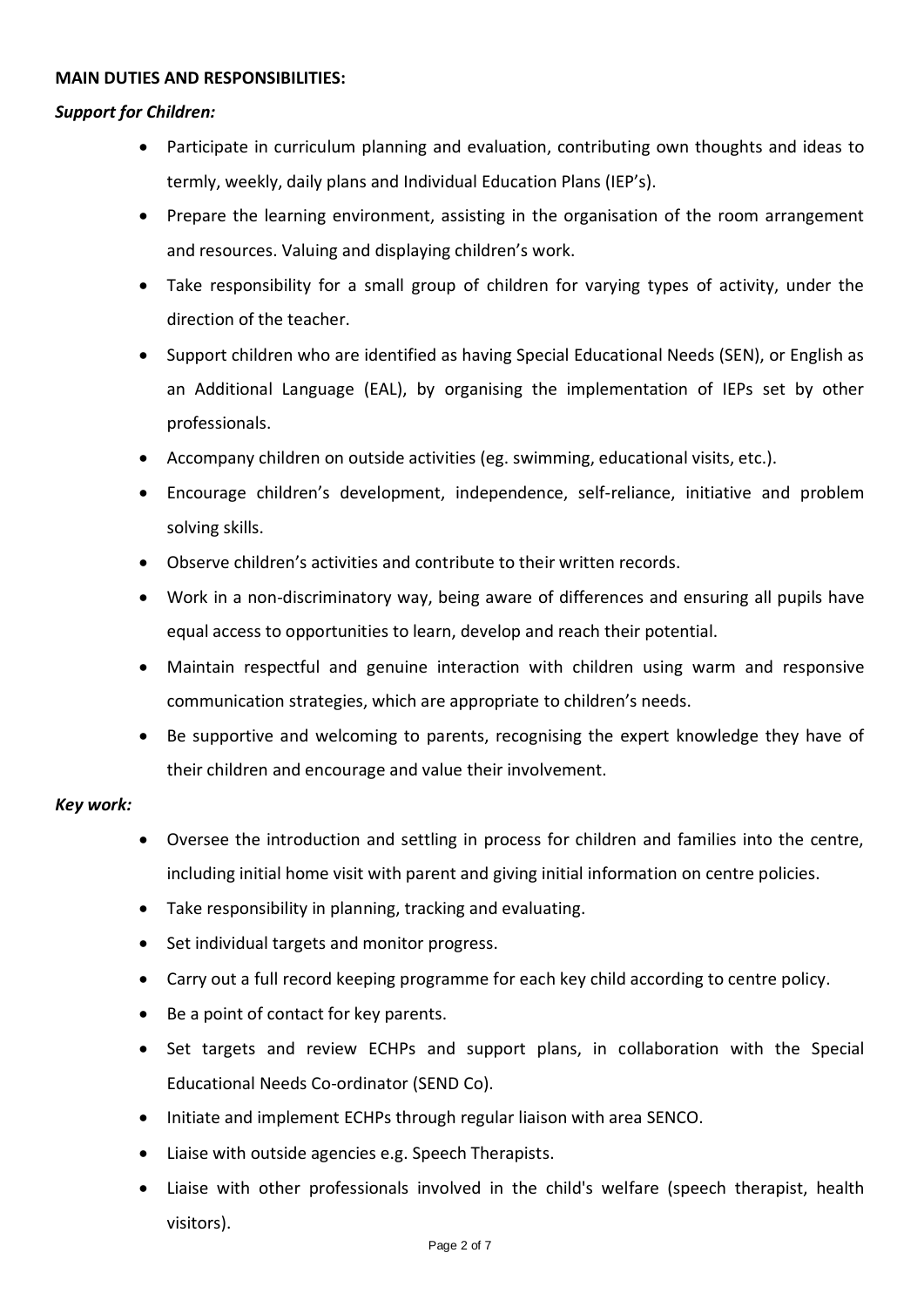- Support and including children with SEND and to attend case conferences and reviews with teacher as appropriate.
- Registration of the children.

## *Whole-school improvement:*

- Timetable and plan group movement/dance sessions.
- Plan and implement provision for the movement and dance aspects of creative development.
- Work alongside the Healthy Schools co-ordinator, working towards achieving the Healthy Schools Award.
- Report back to Head Teacher on an ongoing basis to with reference to health and safety issues.
- Liaise with EAL / EMAS staff as required. Ensure that all children with EAL make good progress.
- Develop a close partnership with families from minority ethnic groups.

## *Safeguarding:*

- Maintain high standards of hygiene.
- Attend to the needs of sick or injured children. Applying First Aid as necessary, recording accidents and attending to children who are unwell until they are collected.
- Attending in-service training, participating job reviews/appraisals in line with school and LEA procedures.

#### *Personal Care:*

- Dress and undress children whenever necessary throughout the day including during arrivals, departures, playtimes and Physical Education (P.E.) classes.
- Prepare children for swimming and dress them afterwards if required.
- Feed children unable to feed themselves at lunchtime and supervise drinks at breaks, liaising with the other professionals (e.g. Speech Therapist), where necessary.
- Move and handle children, where necessary, following Health and Safety guidelines.
- Assist individual children with their mobility and independence training, including the use of their equipment, with advice and information passed on from other professionals e.g. Occupational Therapist and Physiotherapist etc.
- Toilet children, with assistance from colleagues where it has been assessed that more than one member of staff is required. Occasionally, changing incontinent children who have soiled, with help from colleagues.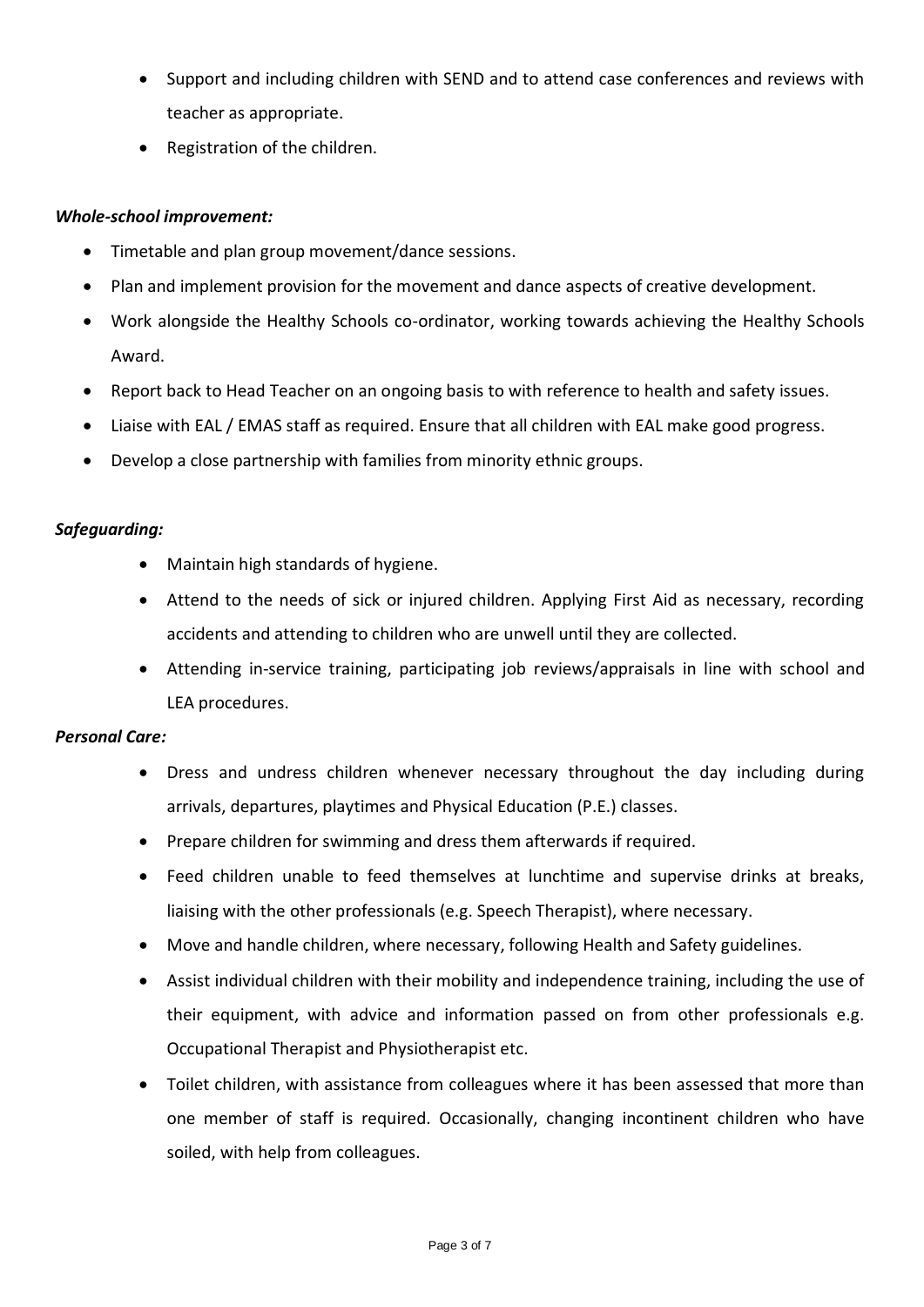## *Mentoring/Advising:*

- Assist the person responsible for work experience students, acting as mentor and adviser.
- Working with the class teacher, children's centre supervisor, Assistant Headteacher or Executive Headteacher in the supervision and assessment of students working towards recognized childcare qualifications.
- Induct, train and mentor less experienced staff.

#### *General Requirements:*

- Take part in the school's performance management system.
- Attend governing body meetings on a regular basis.
- Enhanced CRB Check.
- Strong commitment to furthering equalities in both service delivery and employment practice.
- You must promote and safeguard the welfare of children, young and vulnerable people that you are responsible for or come into contact with.

This is a description of the main duties and responsibilities of the post at the date of production. The duties may change over time as requirements and circumstances change. The person in the post may also have to carry out other duties as may be necessary from time to time.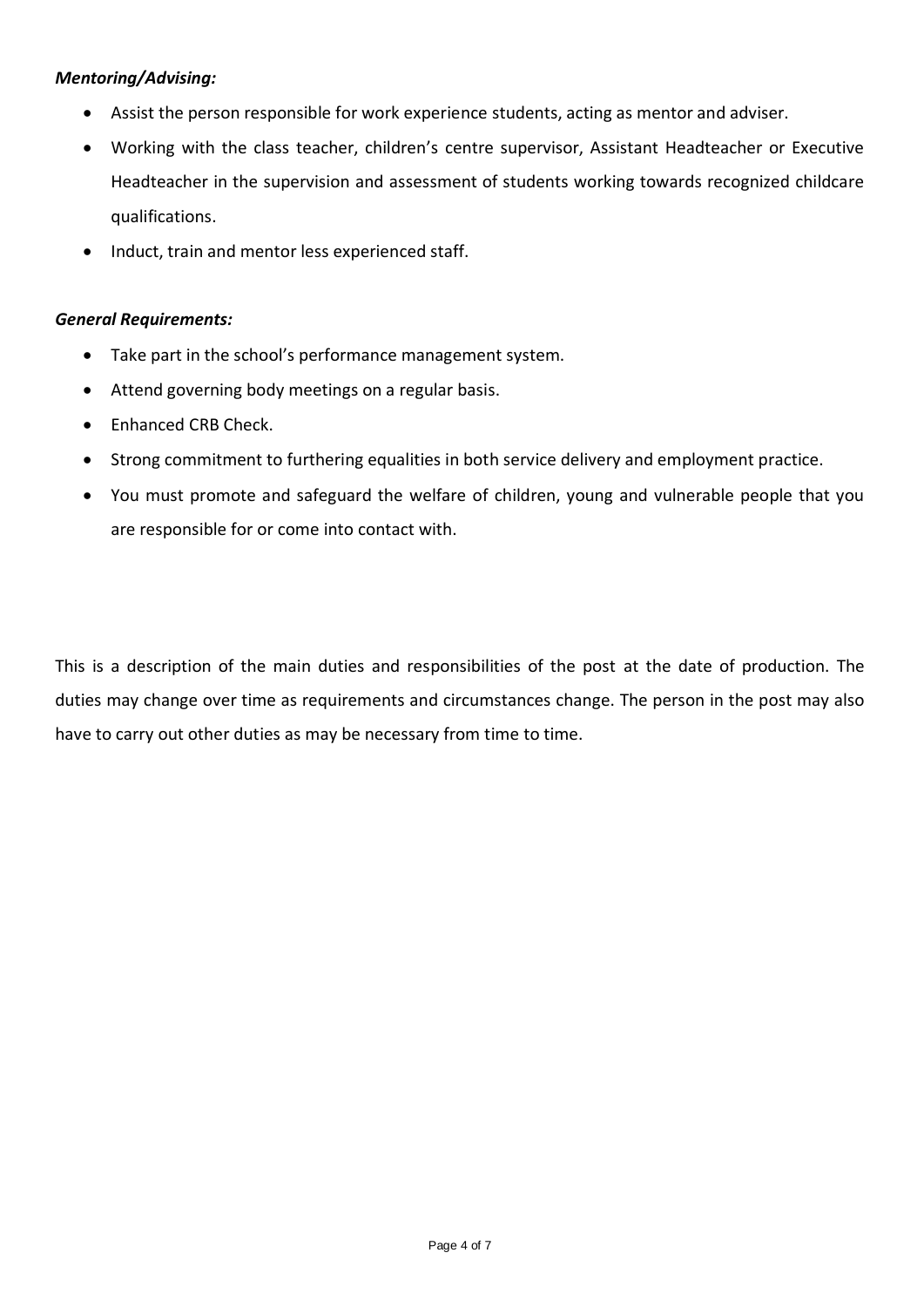#### **PRIMARY ADVANTAGE FEDERATION**

# **PERSON SPECIFICATION**

# **Children Centre Room Leader (Level 3)**

|                       | <b>Essential</b>                                        | <b>How Tested</b>       |
|-----------------------|---------------------------------------------------------|-------------------------|
| <b>Qualifications</b> | NNEB Level 3 qualification or equivalent.               | <b>Application Form</b> |
| and Experience        |                                                         |                         |
|                       | Working with or caring for children at Foundation       | Certificates            |
|                       | Stage, including those who may have special needs.      |                         |
|                       |                                                         |                         |
|                       | Significant experience in a child care role, ideally in | Interview (Test)        |
|                       | a variety of early year's setting.                      |                         |
| Knowledge             | A sound understanding of early childhood                | <b>Application Form</b> |
|                       | development and learning.                               |                         |
|                       |                                                         |                         |
|                       | Training in the relevant learning strategies.           | Interview               |
|                       |                                                         |                         |
|                       | First aid training/training as appropriate is           | References              |
|                       | desirable.                                              |                         |
|                       |                                                         |                         |
|                       | Understanding of relevant polices/codes of practice     |                         |
|                       | and awareness of relevant legislation.                  |                         |
|                       |                                                         |                         |
|                       | Good working knowledge of national/foundation           |                         |
|                       | stage curriculum and other basic learning               |                         |
|                       | programmes/strategies.                                  |                         |
|                       |                                                         |                         |
|                       | Knowledge of specialist techniques such as:             |                         |
|                       | Makaton signing, Picture Exchange, and Restraint.       |                         |
|                       |                                                         |                         |
|                       | Understanding of Healthy Schools initiative and         |                         |
|                       | Every Child Matters framework.                          |                         |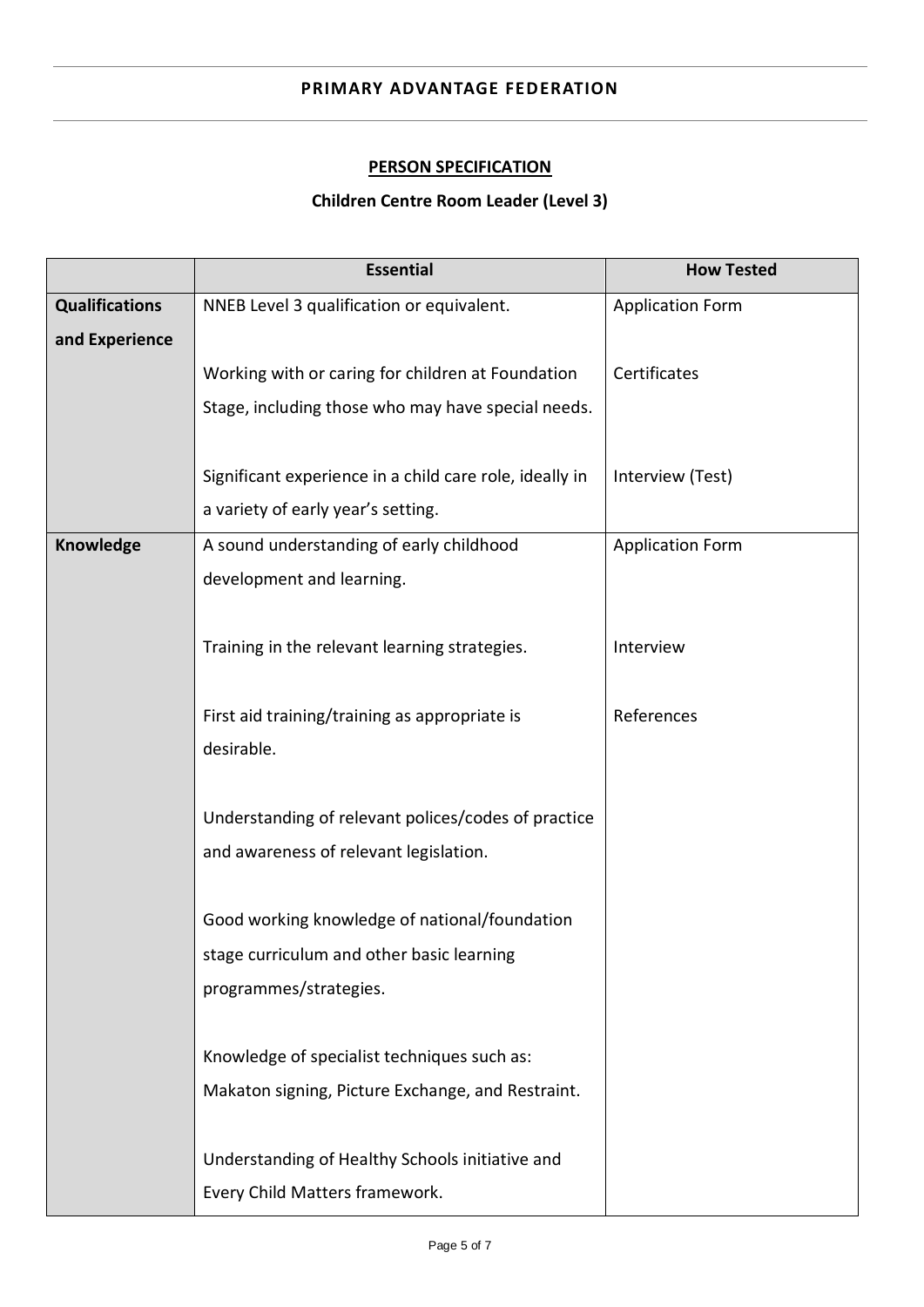|                      | An understanding of Child Protection /                                                       |                         |
|----------------------|----------------------------------------------------------------------------------------------|-------------------------|
|                      | Safeguarding issues and procedures.                                                          |                         |
| <b>Communication</b> | Possesses effective verbal communication skills.                                             | <b>Application Form</b> |
|                      |                                                                                              |                         |
|                      | Presents information and ideas clearly and uses                                              | Interview               |
|                      | communication appropriate to the audience.                                                   |                         |
|                      |                                                                                              |                         |
|                      | Able to create an environment of trust by delivering                                         | References              |
|                      | on promises.                                                                                 |                         |
|                      |                                                                                              |                         |
| <b>Skills and</b>    | Good numeracy and literacy skills.                                                           |                         |
| abilities            |                                                                                              |                         |
|                      | Effective use of ICT to support learning.                                                    |                         |
|                      |                                                                                              |                         |
|                      | Use of other equipment technology.                                                           |                         |
|                      |                                                                                              |                         |
|                      | Ability to relate well to children and adults.                                               |                         |
|                      |                                                                                              |                         |
|                      | Ability to self-evaluate learning needs and actively                                         |                         |
|                      | seek learning opportunities.                                                                 |                         |
|                      |                                                                                              |                         |
|                      | Work constructively as part of a team,<br>understanding classroom roles and responsibilities |                         |
|                      | and own position within these.                                                               |                         |
|                      |                                                                                              |                         |
|                      | Ability/experience of undertaking individual                                                 |                         |
|                      | assignments above routine Early Years Educator                                               |                         |
|                      | work.                                                                                        |                         |
|                      |                                                                                              |                         |
|                      | Displays commitment to the protection and                                                    |                         |
|                      | safeguarding of children and young people.                                                   |                         |
|                      |                                                                                              |                         |
|                      |                                                                                              |                         |
|                      |                                                                                              |                         |